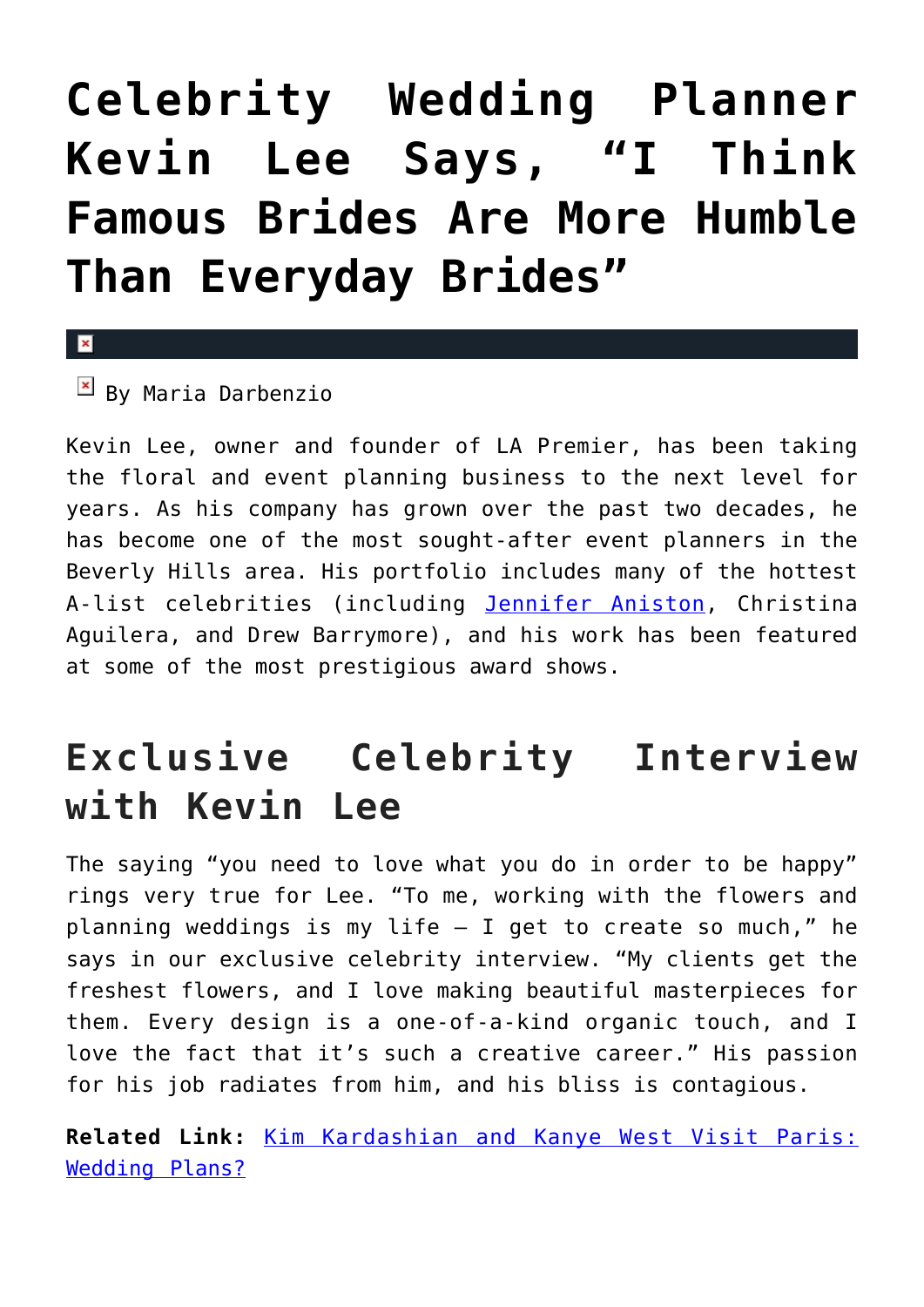When it comes to planning elegant [celebrity weddings](http://cupidspulse.com/celebrity-relationships/wedding-engagement/), the event planner has put together his fair share of big days for his star clientele. You may have seen him featured on reality TV shows like *Brides of Beverly Hills* and *The Real Housewives of Beverly Hills*. In order to work alongside these stars, he had to set himself apart from others in the industry. "If you want to prove yourself, you need to stand out, which I was fortunately able to do," Lee explains. "I get to be unique and creative and use my artistic vision. A lot of jobs don't let you do that these days."

It's no surprise that what you see on television is what you get in real life. "I'm confident and creative, and that carries over on or off the camera. I'm not afraid to do anything unnatural," Lee candidly shares in our celebrity interview. "Whether I'm on *The Real Housewives of Beverly Hills* or getting together with friends, I'm still the same person."

### **Celebrity Wedding Planner Shares Love Advice**

When it comes to wedding planning, the florist believes the same love advice applies to celebrities and non-celebrities alike. "It doesn't make a difference," he explains. "Everyone is looking for something special and unique because it's her special day and a once-in-a-lifetime experience."

**Related Link:** [Send a Beautiful Valentine's Day Bouquet with](http://cupidspulse.com/giveaway-bloomnation-valentines-day-bouquets/) **[BloomNation](http://cupidspulse.com/giveaway-bloomnation-valentines-day-bouquets/)** 

Of course, there is still one notable distinction — and it's a surprising one. "I actually think famous brides are more humble than the everyday bride. Celebrities already stand out every day, while the ordinary bride isn't necessarily used to so much attention. It's their one day to feel like a celebrity."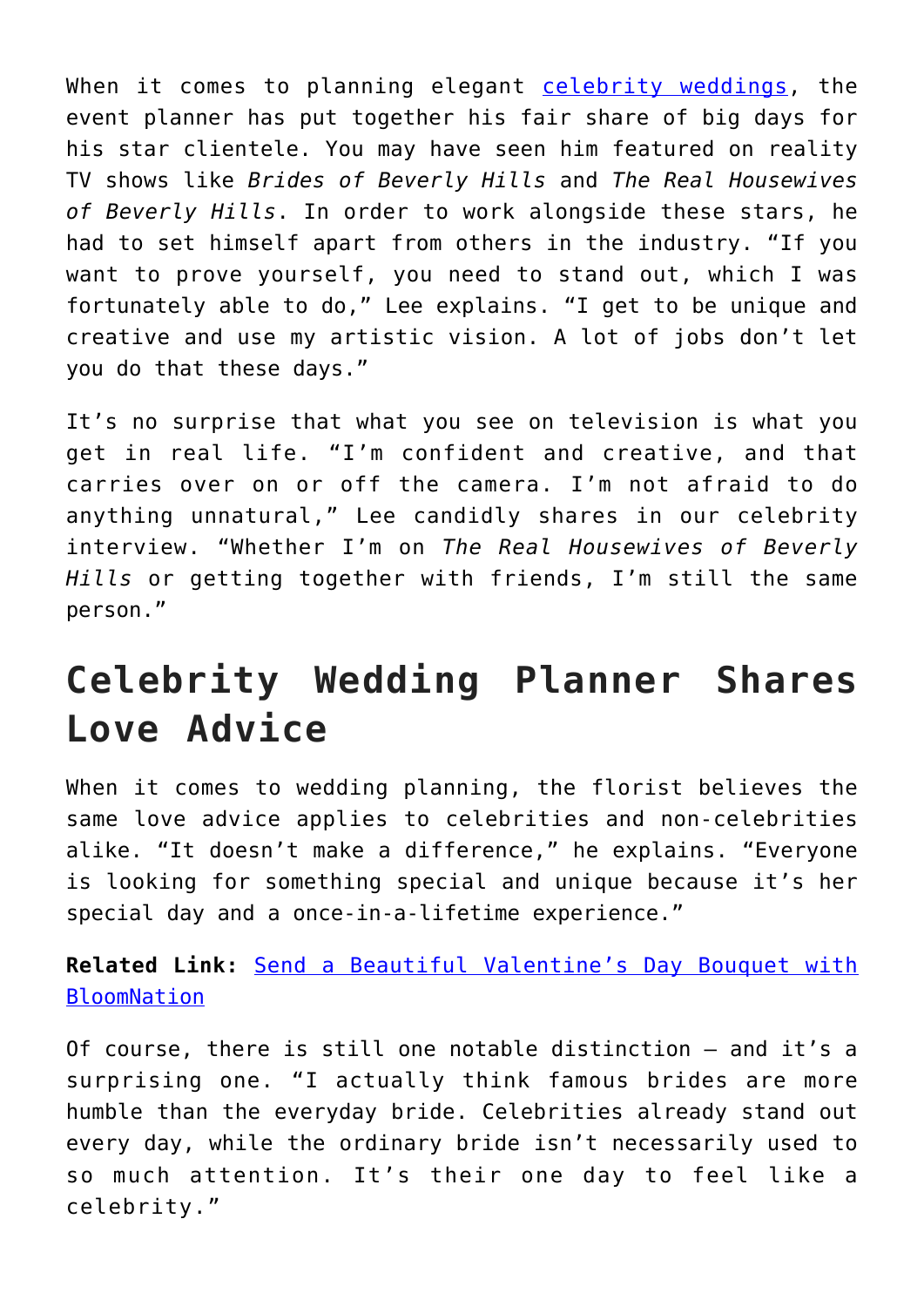For Lee, it's hard to chose a favorite wedding that he has planned. However, his fondest memory was opening in Toronto for the Bridal Show of Canada. A crowd of 45,000 people came out to make it the most memorable experience of his career.

Planning a wedding on your own can be full of long days and sleepless nights, but hiring an event planner can lead to a large price tag. Not everyone can afford a private coordinator to help them along the way, but there are options available for those who can't. "Ask a hotel wedding coordinator to help you out. They'll make a big difference," Lee advises couples with a tight budget.

As we all know, flowers are a huge part of every wedding, and there are two types that Lee believes a bride should avoid: pom-poms and mums. "I'm into elegant flowers, and they don't stand out to me as elegant." On the other end, Lee says hydrangeas are his go-to flower and that white is always in.

#### **Related Link:** [How to Make Your Lady Feel Special on](http://cupidspulse.com/how-to-make-your-lady-feel-special-this-valentines-day/) [Valentine's Day](http://cupidspulse.com/how-to-make-your-lady-feel-special-this-valentines-day/)

With Valentine's Day quickly approaching, flowers are on everyone's mind right now. So does this famed florist think a bouquet of roses is too cliche for the romantic holiday? "Any time you think of Valentine's Day, you think of roses they're very symbolic," he shares. "It's a day of someone remembering you. I love how some things never change; tradition never goes out of style. Roses are just like diamonds — diamonds are forever, and they never lose their popularity."

Recently, Lee and his company teamed up with BloomNation, a unique marketplace for floral arrangements. "There are many services out there, but some of them don't alter themselves to keep up with the era," he says of the partnership. "BloomNation lets us use our creativity and artistic touches to make each arrangement different. It reminds us why we love